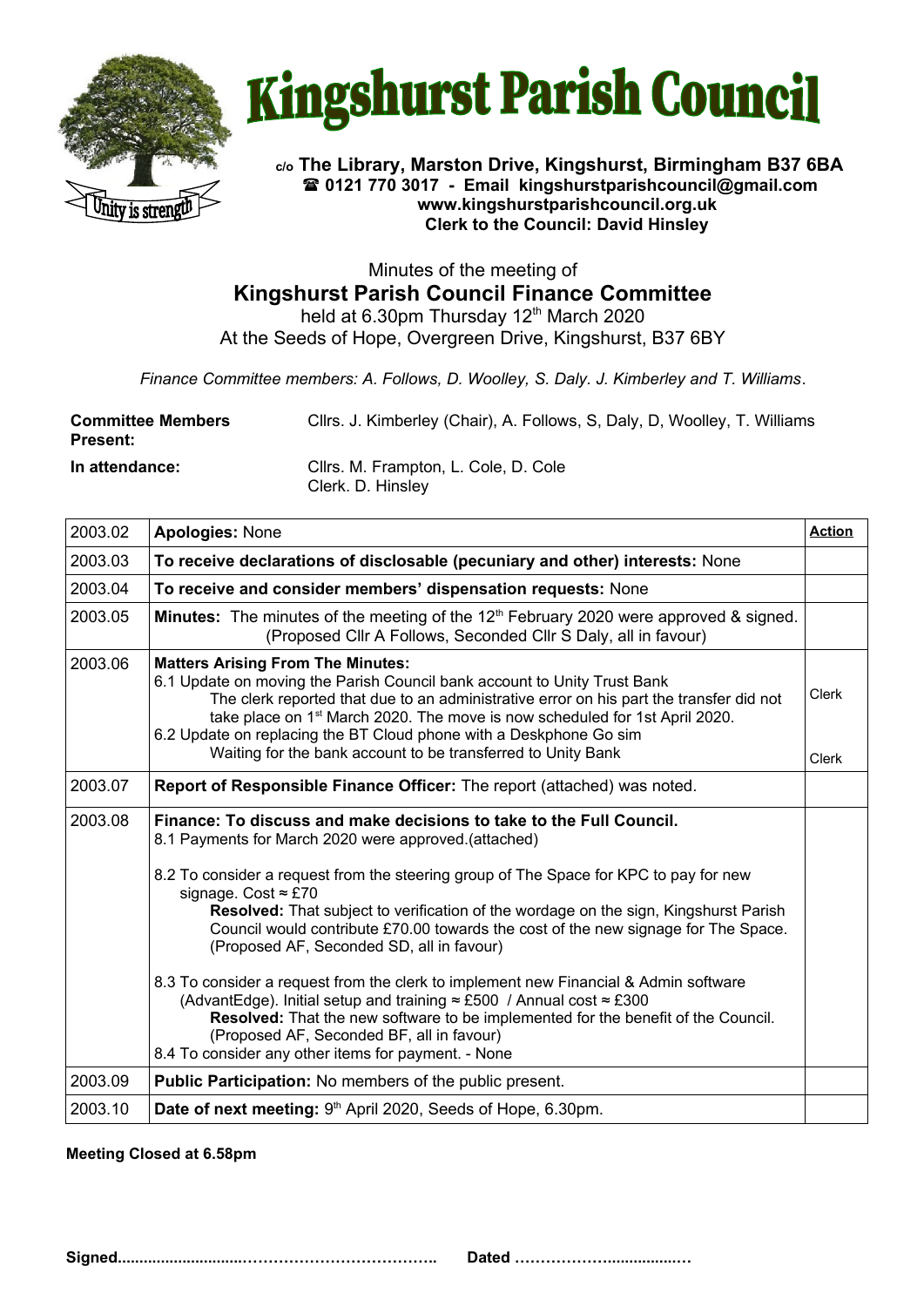# **Kingshurst Parish Council**

# **Report of the Responsible Finance Officer for March 2020 Presented to the Finance Committee 12/03/2020**

# **Confirmed Payments for March 2020 as at 11/03/2020**

| Cheque payments - | £1275.50  |
|-------------------|-----------|
| Direct payments - | £ $57.48$ |
| Total -           | £1332.98  |

# **Other Items Still Outstanding**

Christmas tree and lights approx £2000

### **Bank account**

| Minus confirmed payments for March 2020         | £1332.98  |
|-------------------------------------------------|-----------|
| Bank account balance 3 <sup>rd</sup> March 2020 | £64345.36 |

£63012.38

### **Move to Unity Trust Bank**

Due to an administrative error by the Clerk / RFO the transfer to Unity Bank did not take place on 1<sup>st</sup> March 2020. The move is now scheduled for 1st April 2020. This delay has had an unexpected beneficial effect in that the financial year closes at the end of March and therefore the closing accounts for 2019 / 2020 will involve a single bank account – Lloyds. The new financial year 2020 / 2021 will also start with a single bank account – Unity.

### **Cloud phone**

Delayed – requires direct debit / standing order to be set up (see above).

### **Financial Software**

I believe it would benefit the Parish Council to install a financial software package for the following reasons:

- Currently, KPC finances are monitored using a spreadsheet system. This type of system is prone to error and difficult to amend without introducing new errors.
- Financial reports for audit purposes have to be produced manually so a knowledge of spreadsheets is required.
- If and when a new clerk / RFO is employed they have to be able to interpret / understand their predecessors system.

Installing a recognised software package would solve all of these problems.

My recommendation would be to install / use the AdvantEDGE package finance and admin modules which are 'cloud' based thereby requiring no software or data to be stored on KPC computers..

• Initial setup and training costs approx £500. Ongoing annual cost approx £300

**David Hinsley Clerk / RFO - 5th March 2020**